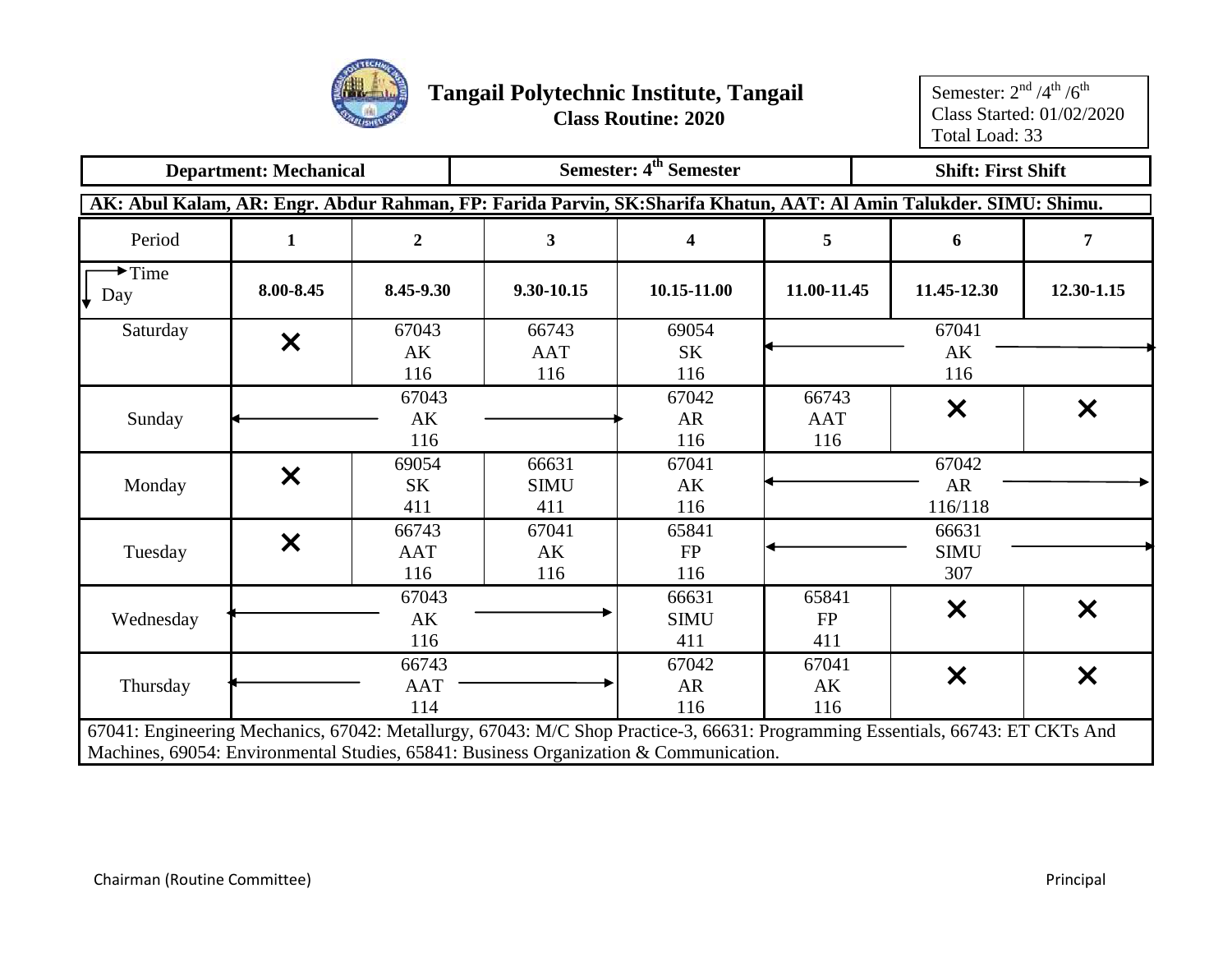

|                                                                                                                                                                                                                         | <b>Department: Mechanical</b> |                            |                            | Semester:4 <sup>th</sup> Semester                             |                    |                    | <b>Shift: Second Shift</b>             |                           |  |  |
|-------------------------------------------------------------------------------------------------------------------------------------------------------------------------------------------------------------------------|-------------------------------|----------------------------|----------------------------|---------------------------------------------------------------|--------------------|--------------------|----------------------------------------|---------------------------|--|--|
| AK: Abul Kalam, AR: Engr. Abdur Rahman, FP: Farida Parvin, SK: Sharifa Khatun, AAT: Al Amin Talukder, SIMU: Shimu.                                                                                                      |                               |                            |                            |                                                               |                    |                    |                                        |                           |  |  |
| Period                                                                                                                                                                                                                  | 1                             | $\boldsymbol{2}$           | $\mathbf{3}$               | 4                                                             | 5                  |                    | 6                                      | 7                         |  |  |
| $\blacktriangleright$ Time<br>Day                                                                                                                                                                                       | $1.30 - 2.15$                 | $2.15 - 3.00$              | 3.00-3.45                  | 3.45-4.30                                                     | 4.30-5.15          |                    | 5.15-6.00                              | $6.00 - 6.45$             |  |  |
| Saturday                                                                                                                                                                                                                |                               | 66631<br><b>SS</b><br>312  |                            | 66743<br><b>AAT</b><br>411                                    | X                  |                    | X                                      | $\boldsymbol{\mathsf{X}}$ |  |  |
| Sunday                                                                                                                                                                                                                  | 69054<br><b>SK</b><br>116     | 65841<br><b>FP</b><br>116  | 67043<br>AK<br>116         | 66743<br><b>AAT</b><br>116                                    |                    |                    | 67041<br>$\mathbf{A}\mathbf{K}$<br>116 |                           |  |  |
| Monday                                                                                                                                                                                                                  | $\boldsymbol{\mathsf{X}}$     | 67041<br>AK<br>116         | 66631<br><b>SS</b><br>116  | 67042<br><b>AR</b><br>116                                     |                    | 67043<br>AK<br>116 |                                        |                           |  |  |
| Tuesday                                                                                                                                                                                                                 |                               | 67042<br>AR<br>118         |                            | 69054<br><b>SK</b><br>116                                     | 67041<br>AK<br>116 |                    | $\boldsymbol{\mathsf{X}}$              | $\boldsymbol{\mathsf{x}}$ |  |  |
| Wednesday                                                                                                                                                                                                               | $\bm{x}$                      | 65841<br><b>FP</b><br>116  | 66743<br><b>AAT</b><br>116 | 66631<br><b>SS</b><br>116                                     |                    |                    | 67043<br>AK<br>116                     |                           |  |  |
| Thursday                                                                                                                                                                                                                |                               | 66743<br><b>AAT</b><br>114 |                            | 67042<br>67041<br>$\bm{\mathsf{x}}$<br>AK<br>AR<br>411<br>411 |                    |                    |                                        |                           |  |  |
| 67041: Engineering Mechanics, 67042: Metallurgy, 67043: M/C Shop Practice-3, 66631: Programming Essentials, 66743: ET CKTs And<br>Machines, 69054: Environmental Studies, 65841: Business Organization & Communication. |                               |                            |                            |                                                               |                    |                    |                                        |                           |  |  |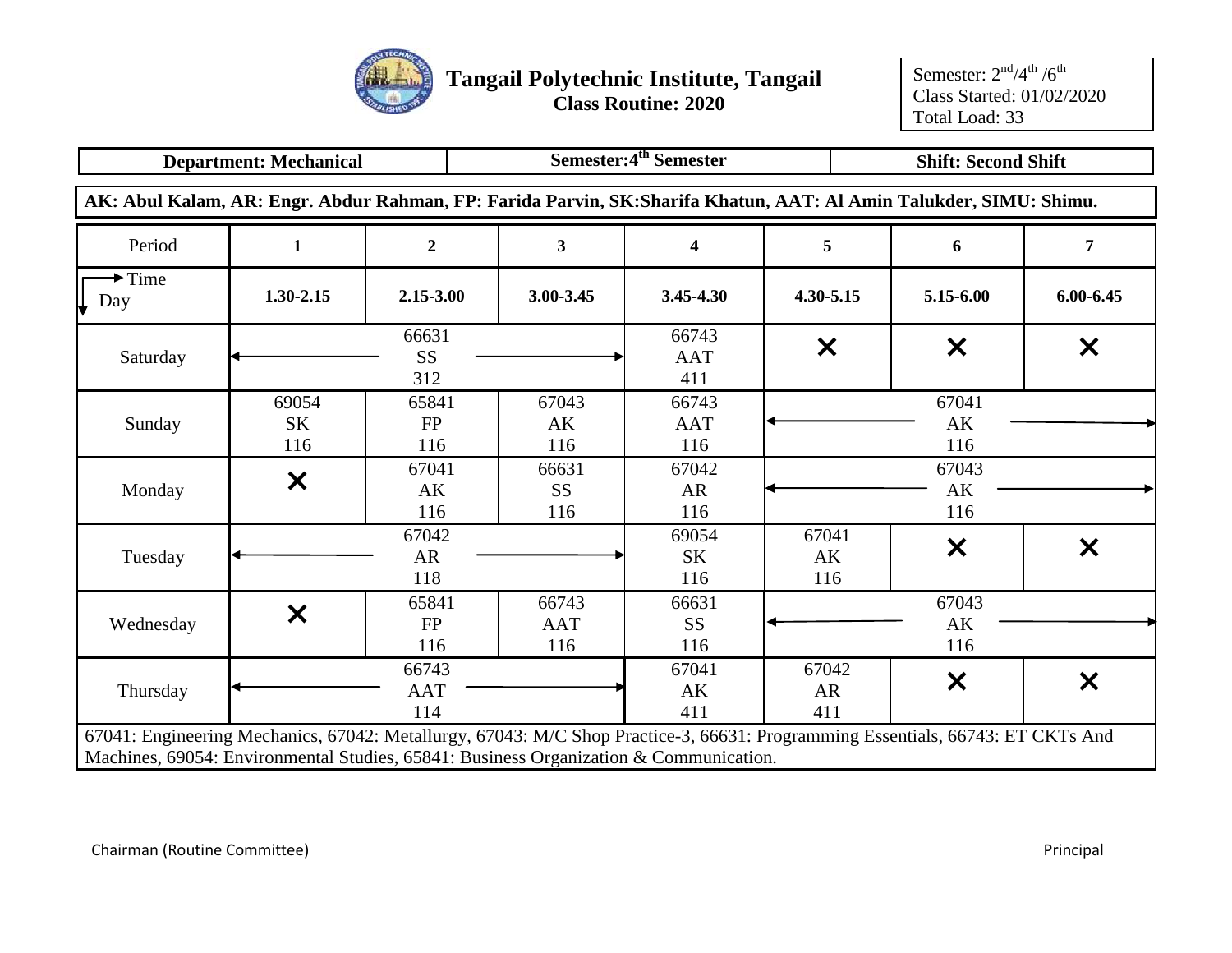

| <b>Department: Mechanical</b> | Semester: $2nd$ Semester                                                                                            | <b>Shift: First Shift</b> |
|-------------------------------|---------------------------------------------------------------------------------------------------------------------|---------------------------|
|                               | AK: Abul Kalam, AR: Engr. Abdur Rahman ,HT: Hasan Tareq, ZA: Mst. Zannat Ara, SM: Sabnum Mustari, AA: Azizur Rahman |                           |

| Period                                                                                                                                                                 | $\mathbf{1}$              | $\overline{2}$            | $\overline{\mathbf{3}}$   | $\overline{\mathbf{4}}$ | 5                  | 6                  | $\overline{7}$            |
|------------------------------------------------------------------------------------------------------------------------------------------------------------------------|---------------------------|---------------------------|---------------------------|-------------------------|--------------------|--------------------|---------------------------|
| Time<br>$\downarrow$ Day                                                                                                                                               | 8.00-8.45                 | 8.45-9.30                 | 9.30-10.15                | 10.15-11.00             | 11.00-11.45        | 11.45-12.30        | 12.30-1.15                |
| Saturday                                                                                                                                                               |                           | 65912<br>HT<br>408        |                           | 65921<br>AA<br>411      |                    | 65712<br>SM<br>411 | $\boldsymbol{\mathsf{x}}$ |
| Sunday                                                                                                                                                                 | $\boldsymbol{\mathsf{X}}$ | $\boldsymbol{\mathsf{x}}$ | 65811<br>ZA<br>411        | 67022<br>AK<br>411      |                    | 67021<br>AR<br>404 |                           |
| Monday                                                                                                                                                                 |                           | 67022<br>AK<br>116        |                           | 65921<br>AA<br>411      |                    | 65811<br>ZA<br>411 | 65912<br>HT<br>411        |
| Tuesday                                                                                                                                                                | $\boldsymbol{\mathsf{X}}$ | 65811<br>ZA<br>411        | 65712<br><b>SM</b><br>411 | 65912<br>HT<br>411      |                    | 67022<br>AK<br>116 |                           |
| Wednesday                                                                                                                                                              |                           | 67021<br>AR<br>404        |                           |                         | 67023<br>AR<br>116 |                    | $\bm{\times}$             |
| Thursday                                                                                                                                                               | $\boldsymbol{\mathsf{X}}$ | 65921<br>AA<br>411        |                           | 65912<br>HT<br>411      |                    | 67023<br>AR<br>118 |                           |
| 67021: Advanced Engg. Drawing, 67022: M/C Shop Practice-1, 67023:MT Workshop Practice, 65712: English, 65921: Mathematics,<br>65912: Physics-1, 65811: Social Science. |                           |                           |                           |                         |                    |                    |                           |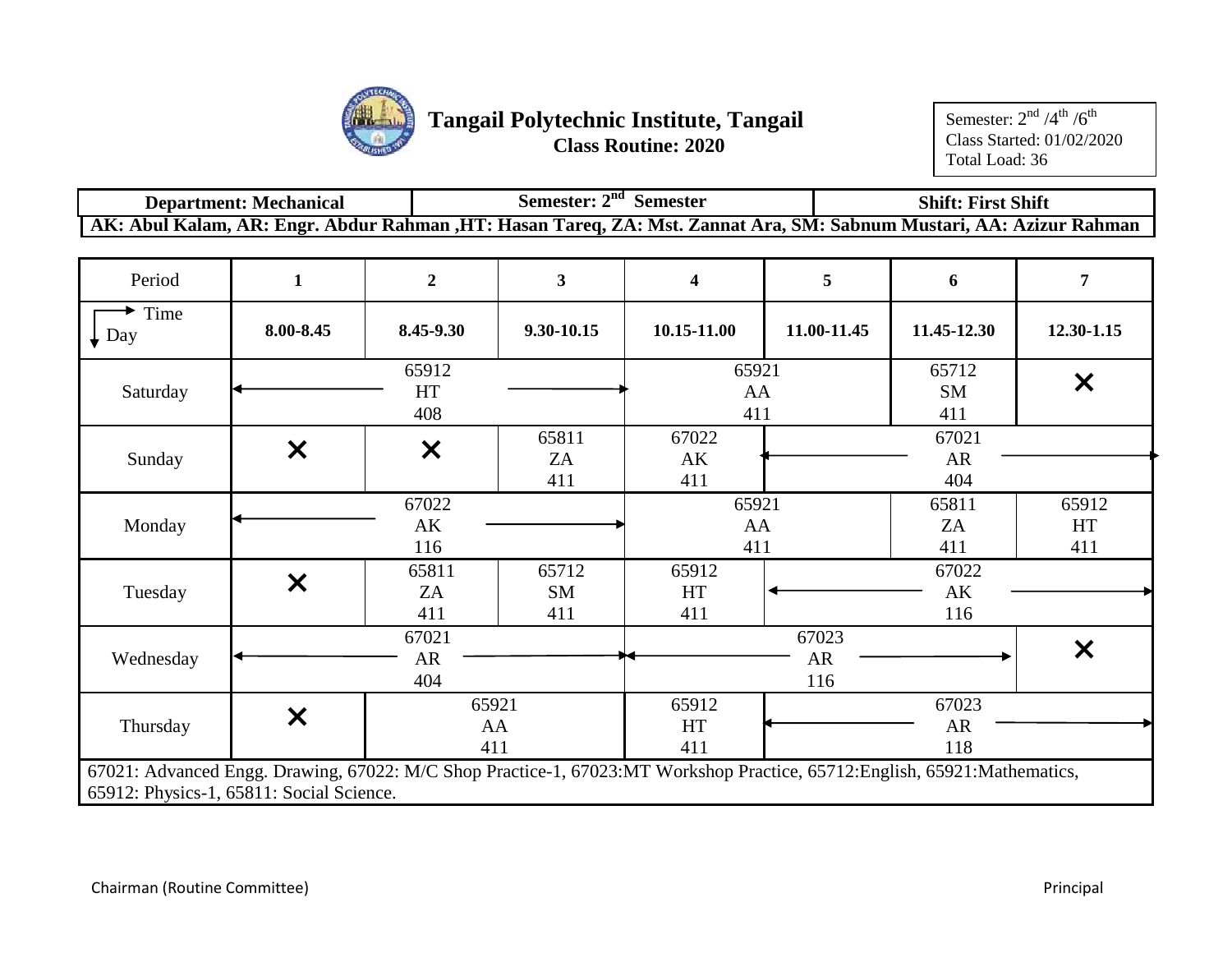

| <b>Department: Mechanical</b> | Semester: $2nd$<br><b>Semester</b>                                                                                  | <b>Shift: Second Shift</b> |
|-------------------------------|---------------------------------------------------------------------------------------------------------------------|----------------------------|
|                               | AK: Abul Kalam, AR: Engr. Abdur Rahman, HT: Hasan Tareq, ZA: Mst. Zannat Ara, SM: Sabnum Mustari, AA: Azizur Rahman |                            |

| Period                                                                                                                                             | $\mathbf{1}$      | $\overline{2}$            | $\overline{\mathbf{3}}$   | $\overline{\mathbf{4}}$ | 5         | 6                  | $\overline{7}$ |
|----------------------------------------------------------------------------------------------------------------------------------------------------|-------------------|---------------------------|---------------------------|-------------------------|-----------|--------------------|----------------|
| $\blacktriangleright$ Time<br>$\downarrow$ Day                                                                                                     | $1.30 - 2.15$     | 2.15-3.00                 | 3.00-3.45                 | 3.45-4.30               | 4.30-5.15 | 5.15-6.00          | $6.00 - 6.45$  |
| Saturday                                                                                                                                           |                   | 65912                     |                           |                         | 67023     |                    | $\bm{\times}$  |
|                                                                                                                                                    |                   | HT<br>408                 |                           |                         | AR<br>116 |                    |                |
|                                                                                                                                                    | 65811             |                           | 65921                     | 65712                   |           | 67021              |                |
| Sunday                                                                                                                                             | ZA<br>411         |                           | AA<br>411                 | SM<br>411               |           | AR<br>404          |                |
| Monday                                                                                                                                             | $\bm{\times}$     | $\boldsymbol{\mathsf{X}}$ | 65712<br><b>SM</b>        | 65811<br>ZA             |           | 67021<br>AR        |                |
|                                                                                                                                                    |                   |                           | 411                       | 411                     |           | 404                |                |
| Tuesday                                                                                                                                            |                   | 67022<br>AK<br>116        |                           | 65912<br>HT<br>411      |           | 65921<br>AA<br>411 | X              |
| Wednesday                                                                                                                                          | $\bm{x}$          | 65811<br>ZA<br>411        | 65912<br><b>HT</b><br>411 | 67022<br>AK<br>411      |           | 67023<br>AR<br>118 |                |
| Thursday                                                                                                                                           | $\bm{\mathsf{x}}$ |                           | 65921<br>AA<br>116        | 65912<br>HT<br>116      |           | 67022<br>AK<br>116 |                |
| 67021: Advanced Engg. Drawing, 67022: M/C Shop Practice-1, 67023:MT Workshop Practice, 65712:, 65921:, 65912: Physics-1,<br>65811: Social Science. |                   |                           |                           |                         |           |                    |                |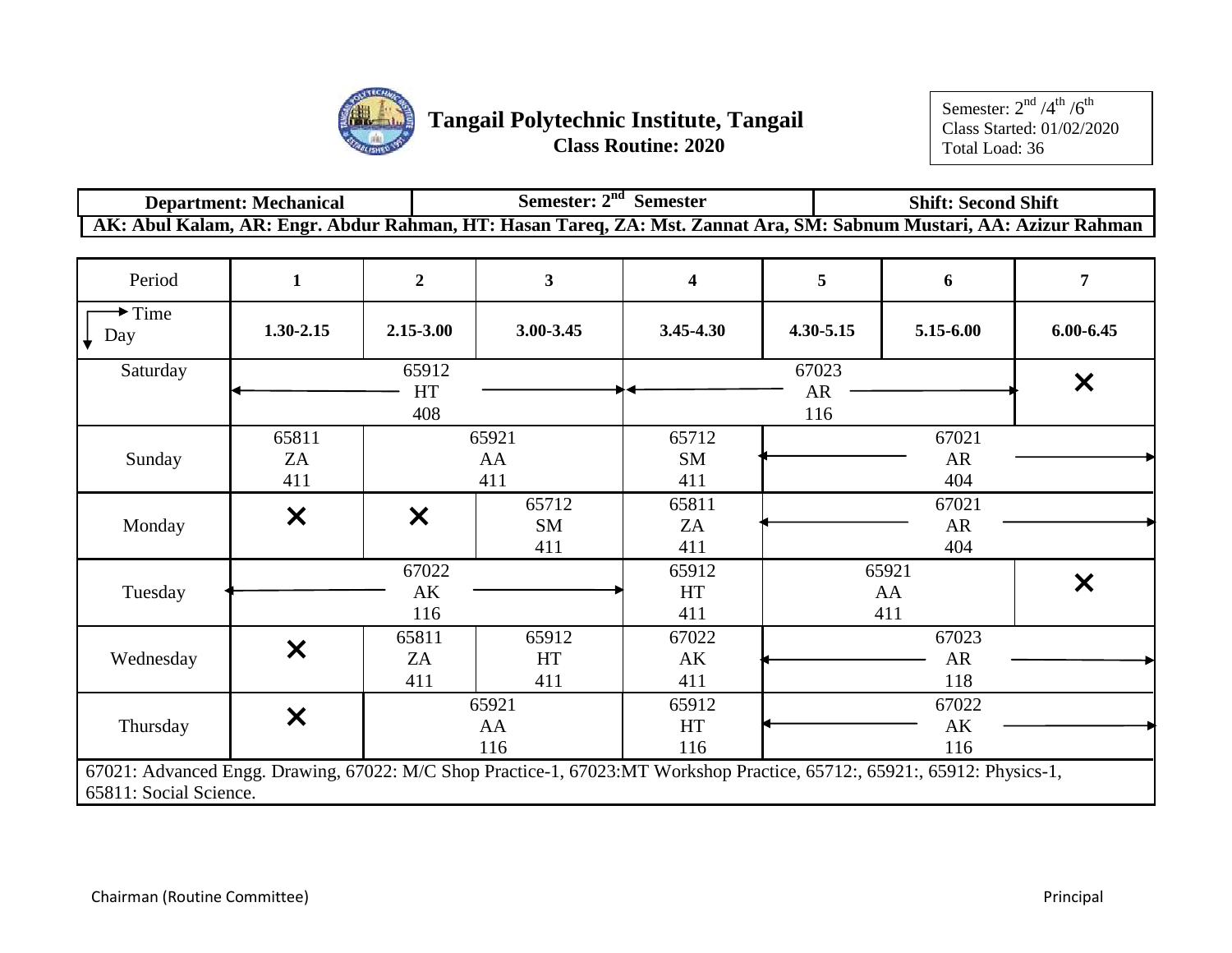

Semester:  $2^{\rm nd}$  /4 $^{\rm th}$  /6 $^{\rm th}$ Class Started: 01/02/2020 Total Load: 25+25=50

### Department: Mechanical Technology Teacher's Name: ENGR. ABDUR RAHMAN (AR) Designation: Workshop Super

| $\blacktriangleright$ Time |              |                         |                      | $1st$ Shift          |                      |                          |                |                                            |              |                         |                      | $2nd$ Shift          |                             |                      |                |
|----------------------------|--------------|-------------------------|----------------------|----------------------|----------------------|--------------------------|----------------|--------------------------------------------|--------------|-------------------------|----------------------|----------------------|-----------------------------|----------------------|----------------|
| Day                        | 8.00<br>8.45 | 8.45<br>9.30            | 9.30<br>10.15        | 10.15<br>11.00       | 11.00<br>11.45       | 11.45<br>12.30           | 12.30<br>1.15  |                                            | 1.30<br>2.15 | 2.15<br>3.00            | 3.00<br>3.45         | 3.45<br>4.30         | 4.30<br>5.15                | 5.15<br>6.00         | 6.00<br>6.45   |
|                            |              | $\overline{2}$          | 3                    | $\overline{4}$       | 5                    | 6                        | $\overline{7}$ |                                            | $\mathbf{1}$ | $\overline{2}$          | 3                    | $\overline{4}$       | 5                           | 6                    | $\overline{7}$ |
| Saturday                   |              |                         |                      |                      |                      |                          |                |                                            |              |                         | 67045<br>4/ET<br>207 |                      | 67023<br>2/MT<br>116        |                      |                |
| Sunday                     |              |                         | 67045<br>4/ET<br>207 | 67042<br>4/MT<br>116 |                      | 67021<br>2/MT<br>404     |                | K<br>$\blacktriangleleft$                  |              | 67045<br>4/ET(A)<br>204 |                      |                      |                             | 67021<br>2/MT<br>404 |                |
| Monday                     |              |                         | 67045<br>4/ET<br>207 |                      |                      | 67042<br>4/MT<br>116/118 |                | $\mathbf \Xi$<br>$\approx$<br>$\mathbf{p}$ |              |                         | 67045<br>4/ET<br>207 | 67042<br>4/MT<br>116 |                             | 67021<br>2/MT<br>404 |                |
| Tuesday                    |              | 67045<br>4/ET(B)<br>207 |                      |                      |                      |                          |                |                                            |              | 67042<br>4/MT<br>118    |                      |                      | 67045<br>$4/ET(B)$ -<br>207 |                      |                |
| Wednesday                  |              | 67021<br>2/MT<br>404    |                      |                      | 67023<br>2/MT<br>116 |                          |                |                                            |              |                         |                      |                      |                             | 67023<br>2/MT<br>118 |                |
| Thursday                   |              | 67045<br>4/ET(A)<br>116 |                      | 67042<br>4/MT<br>116 |                      | 67023<br>2/MT<br>118     |                |                                            |              |                         |                      |                      | 67042<br>4/MT<br>411        |                      |                |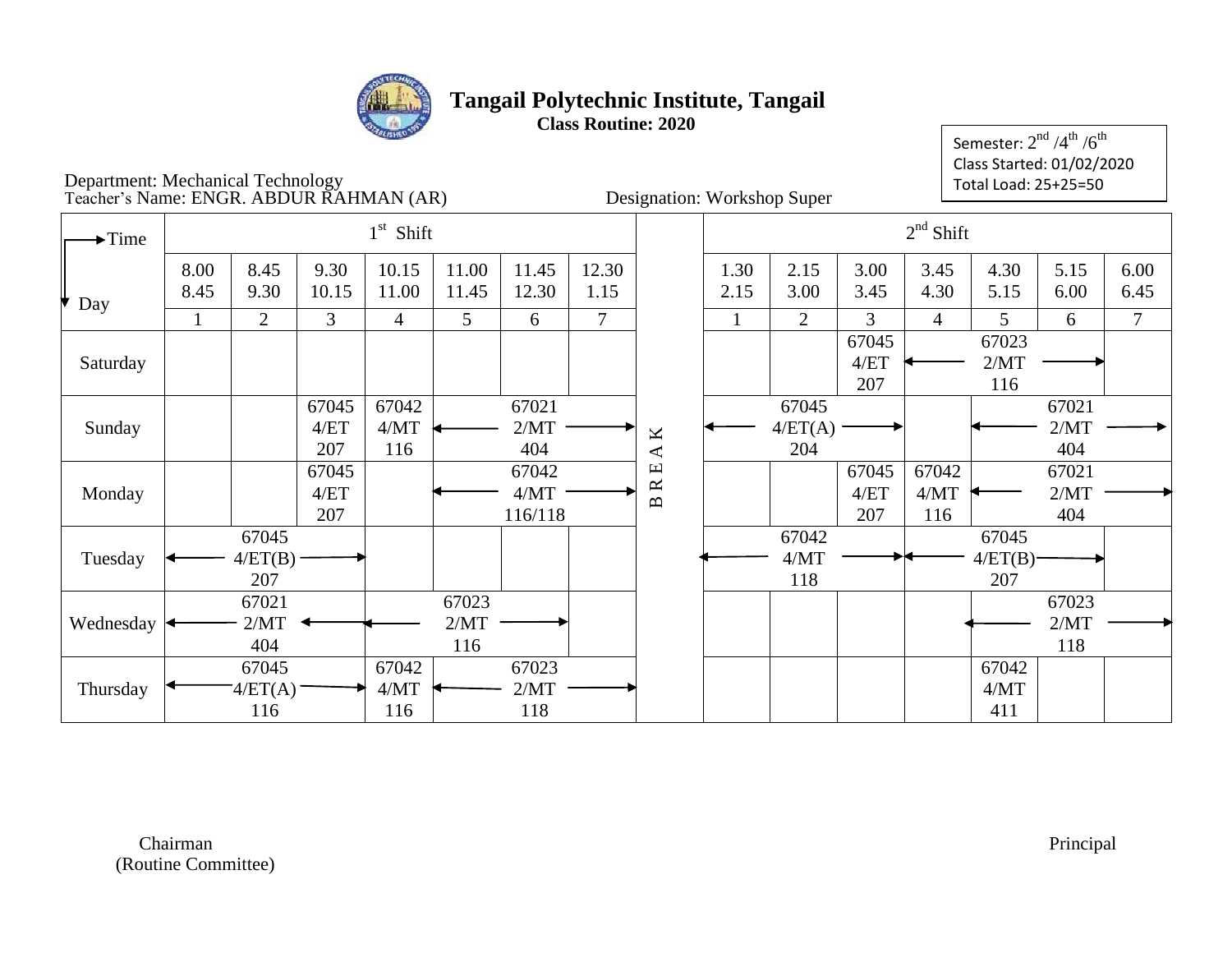

Semester:  $2^{\rm nd}$  /4 $^{\rm th}$  /6 $^{\rm th}$ Class Started: 01/02/2020 Total Load: 20+20=40

Department: Mechanical Technology

Teacher's Name: ABUL KALAM (AK) Designation: Workshop Super and HOD

| $\rightarrow$ Time |              |                      |                      | $1st$ Shift          |                      |                      |               |                                                                         |              |                      |                      | $2nd$ Shift          |                      |                      |                |
|--------------------|--------------|----------------------|----------------------|----------------------|----------------------|----------------------|---------------|-------------------------------------------------------------------------|--------------|----------------------|----------------------|----------------------|----------------------|----------------------|----------------|
| Day                | 8.00<br>8.45 | 8.45<br>9.30         | 9.30<br>10.15        | 10.15<br>11.00       | 11.00<br>11.45       | 11.45<br>12.30       | 12.30<br>1.15 |                                                                         | 1.30<br>2.15 | 2.15<br>3.00         | 3.00<br>3.45         | 3.45<br>4.30         | 4.30<br>5.15         | 5.15<br>6.00         | 6.00<br>6.45   |
|                    |              | 2                    | 3                    | 4                    | 5                    | 6                    | $\tau$        |                                                                         | 1            | $\overline{2}$       | 3                    | 4                    | 5                    | 6                    | $\overline{7}$ |
| Saturday           |              | 67043<br>4/MT<br>116 |                      |                      |                      | 67041<br>4/MT<br>116 |               |                                                                         |              |                      |                      |                      |                      |                      |                |
| Sunday             |              | 67043<br>4/MT<br>116 |                      | 67022<br>2/MT<br>411 |                      |                      |               | $\pmb{\times}$<br>$\blacktriangleleft$                                  |              |                      | 67043<br>4/MT<br>116 |                      |                      | 67041<br>4/MT<br>116 |                |
| Monday             |              | 67022<br>2/MT<br>116 |                      | 67041<br>4/MT<br>116 |                      |                      |               | $\mathbf \Xi$<br>$\approx$<br>$\mathbf{\underline{\underline{\alpha}}}$ |              | 67041<br>4/MT<br>116 |                      |                      |                      | 67043<br>4/MT<br>116 |                |
| Tuesday            |              |                      | 67041<br>4/MT<br>116 |                      |                      | 67022<br>2/MT<br>116 |               |                                                                         |              | 67022<br>2/MT<br>116 |                      |                      | 67041<br>4/MT<br>116 |                      |                |
| Wednesday          |              | 67043<br>4/MT<br>116 |                      |                      |                      |                      |               |                                                                         |              |                      |                      | 67022<br>2/MT<br>411 |                      | 67043<br>4/MT<br>116 |                |
| Thursday           |              |                      |                      |                      | 67041<br>4/MT<br>116 |                      |               |                                                                         |              |                      |                      | 67041<br>4/MT<br>411 |                      | 67022<br>2/MT<br>116 |                |

 Chairman Principal (Routine Committee)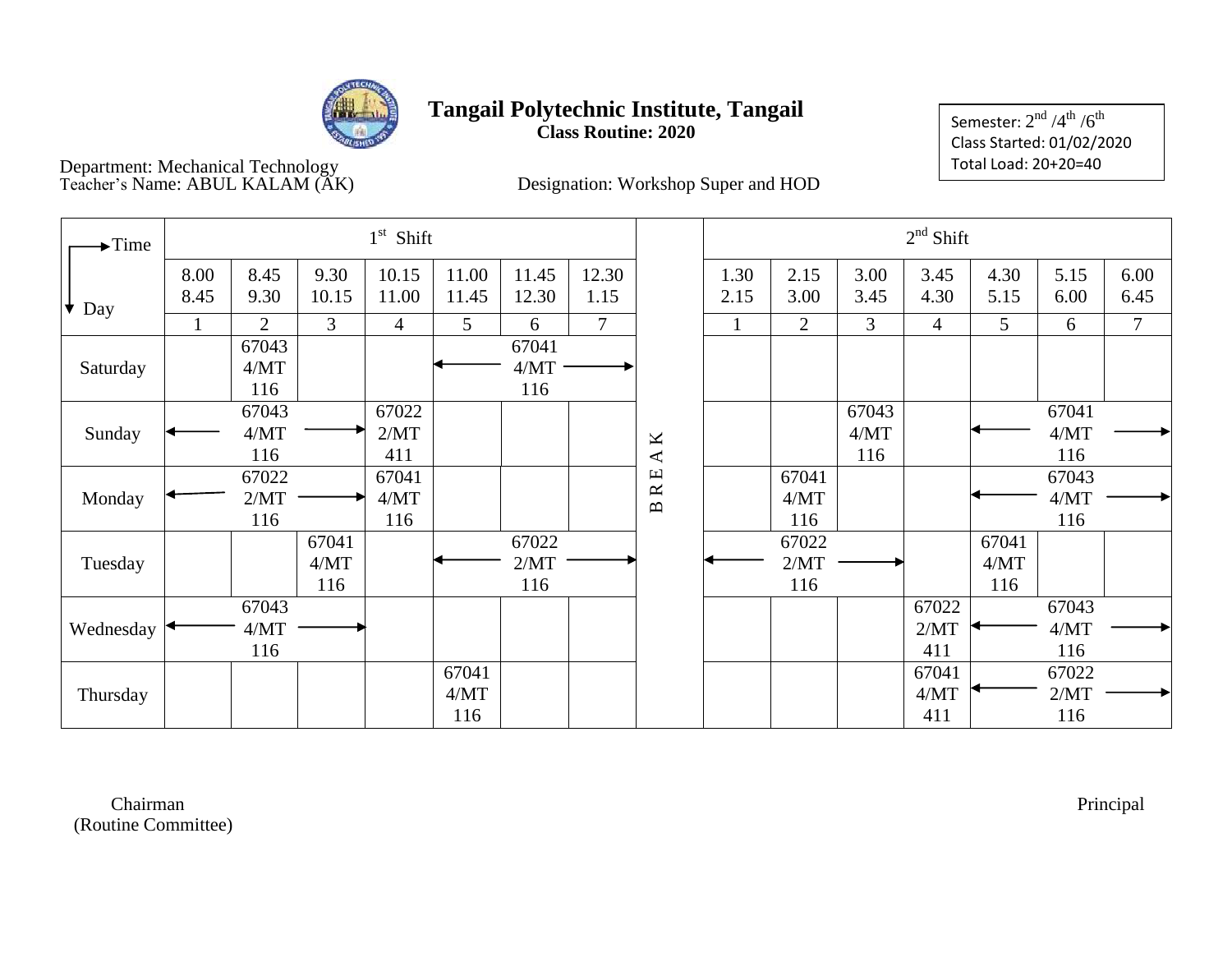

Semester:  $2^{\rm nd}$  /4 $^{\rm th}$  / $6^{\rm th}$ Class Started: 01/02/2020 Total Load: 35+32= 67

#### Department: Mechanical Technology Lab/Shop/Room: **116 (Metal Shop)**

|                            |      |            |            | $1st$ Shift |       |       |        |                           |       |                |            | $2nd$ Shift |           |       |                |
|----------------------------|------|------------|------------|-------------|-------|-------|--------|---------------------------|-------|----------------|------------|-------------|-----------|-------|----------------|
| $\blacktriangleright$ Time |      |            |            |             |       |       |        |                           |       |                |            |             |           |       |                |
|                            | 8.00 | 8.45       | 9.30       | 10.15       | 11.00 | 11.45 | 12.30  |                           | 1.30  | 2.15           | 3.00       | 3.45        | 4.30      | 5.15  | 6.00           |
|                            | 8.45 | 9.30       | 10.15      | 11.00       | 11.45 | 12.30 | 1.15   |                           | 2.15  | 3.00           | 3.45       | 4.30        | 5.15      | 6.00  | 6.45           |
| $\bullet$ Day              |      | 2          | 3          | 4           | 5     | 6     | $\tau$ |                           |       | $\overline{2}$ | 3          | 4           | 5         | 6     | $\overline{7}$ |
|                            |      | 67043      | 66743      | 69054       |       | 67041 |        |                           |       |                |            |             | 67023     |       |                |
| Saturday                   |      | AK         | <b>AAT</b> | <b>SK</b>   |       | AK    |        |                           |       |                |            |             | <b>AR</b> |       |                |
|                            |      | 4/MT       | 4/MT       | 4/MT        |       | 4/MT  |        |                           |       |                |            |             | 2/MT      |       |                |
|                            |      | 67043      |            | 67042       | 66743 |       |        |                           | 69054 | 65852          | 67043      | 66743       |           | 67041 |                |
| Sunday                     |      | AK         |            | <b>AR</b>   | AAT   |       |        | $\pmb{\times}$            | SK    | FP             | AK         | AAT         |           | AK    |                |
|                            |      | 4/MT       |            | 4/MT        | 4/MT  |       |        | $\blacktriangleleft$      | 4/MT  | 4/MT           | 4/MT       | 4/MT        |           | 4/MT  |                |
|                            |      | 67022      |            | 67041       |       | 67042 |        | $\mathbf \Xi$             |       | 67041          | 66631      | 67042       |           | 67043 |                |
| Monday                     |      | AK         |            | AK          |       | AR    |        | $\approx$<br>$\mathbf{D}$ |       | AK             | <b>SS</b>  | <b>AR</b>   |           | AK    |                |
|                            |      | 2/MT       |            | 4/MT        |       | 4/MT  |        |                           |       | 4/MT           | 4/MT       | 4/MT        |           | 4/MT  |                |
|                            |      | 66743      | 67041      | 65852       |       | 67022 |        |                           |       | 67022          |            | 69054       | 67041     |       |                |
| Tuesday                    |      | <b>AAT</b> | AK         | FP          |       | AK    |        |                           |       | AK             |            | <b>SK</b>   | AK        |       |                |
|                            |      | 4/MT       | 4/MT       | 4/MT        |       | 2/MT  |        |                           |       | 2/MT           |            | 4/MT        | 4/MT      |       |                |
|                            |      | 67043      |            |             | 67023 |       |        |                           |       | 65852          | 66743      | 66631       |           | 67043 |                |
| Wednesday                  |      | AK         |            |             | AR    |       |        |                           |       | FP             | <b>AAT</b> | <b>SS</b>   |           | AK    |                |
|                            |      | 4/MT       |            |             | 2/MT  |       |        |                           |       | 4/MT           | 4/MT       | 4/MT        |           | 4/MT  |                |
|                            |      | 67045      |            | 67042       | 67041 |       |        |                           |       | 65921          |            | 65912       |           | 67022 |                |
| Thursday                   |      | AR         |            | AR          | AK    |       |        |                           |       | AA             |            | HT          |           | AK    |                |
|                            |      | 4/ET(A)    |            | 4/MT        | 4/MT  |       |        |                           |       | 2/MT           |            | 4/MT        |           | 2/MT  |                |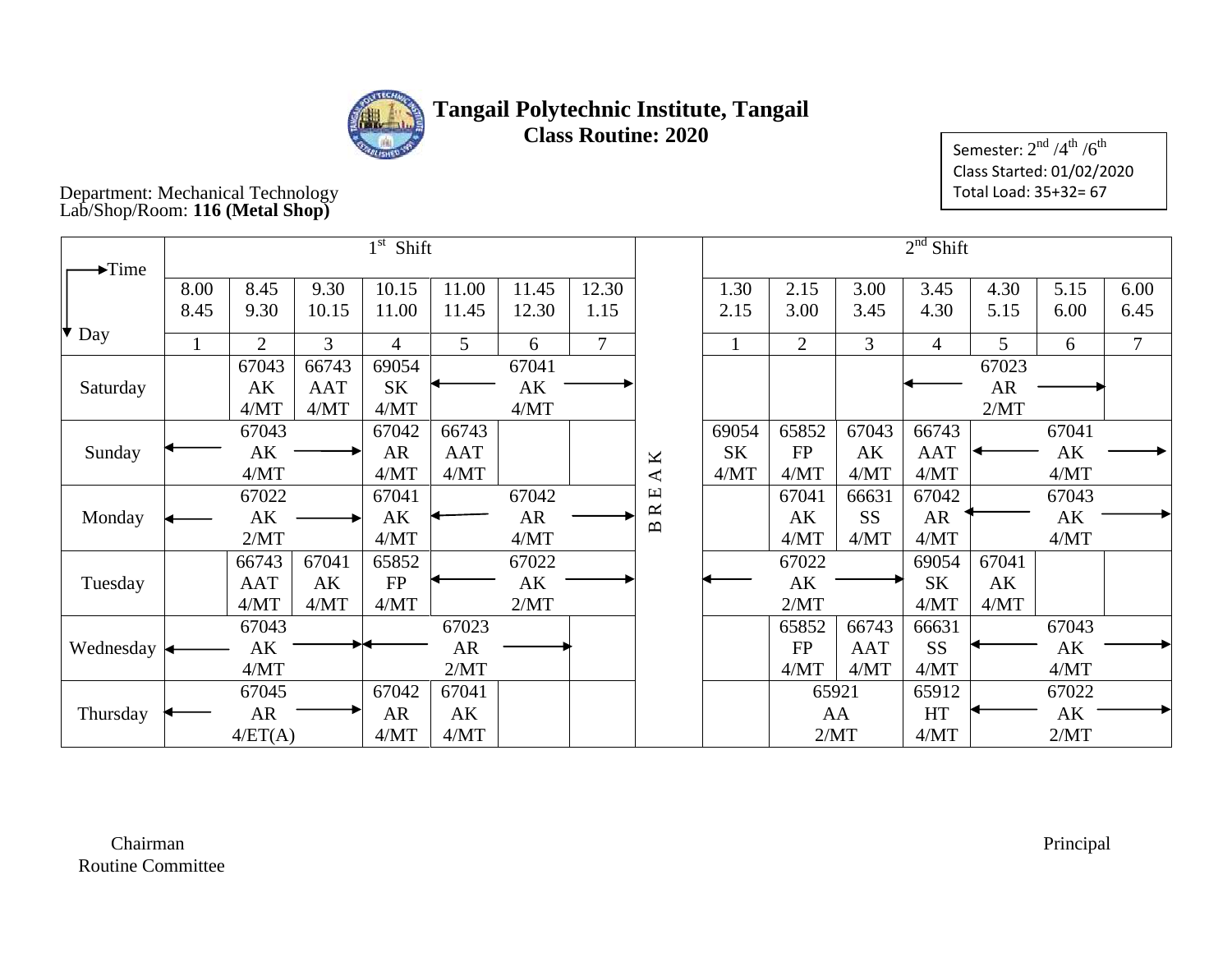

Semester:  $2^{\rm nd}$  /4 $^{\rm th}$  /6 $^{\rm th}$ Class Started: 01/02/2020 Total Load: 6+6 = 12

 Department: Mechanical Technology Lab/Shop/Room: **118 (Welding Shop)**

| $\blacktriangleright$ Time |              |              |                | $1st$ Shift    |                |                       |                |                                            |              |                     |              | $2nd$ Shift    |              |                             |              |
|----------------------------|--------------|--------------|----------------|----------------|----------------|-----------------------|----------------|--------------------------------------------|--------------|---------------------|--------------|----------------|--------------|-----------------------------|--------------|
| $\bullet$ Day              | 8.00<br>8.45 | 8.45<br>9.30 | 9.30<br>10.15  | 10.15<br>11.00 | 11.00<br>11.45 | 11.45<br>12.30        | 12.30<br>1.15  |                                            | 1.30<br>2.15 | 2.15<br>3.00        | 3.00<br>3.45 | 3.45<br>4.30   | 4.30<br>5.15 | 5.15<br>6.00                | 6.00<br>6.45 |
|                            | $\mathbf{1}$ | 2            | $\overline{3}$ | $\overline{4}$ | 5              | 6                     | $\overline{7}$ |                                            | 1            | $\overline{2}$      | 3            | $\overline{4}$ | 5            | 6                           | $\tau$       |
| Saturday                   |              |              |                |                |                |                       |                |                                            |              |                     |              |                |              |                             |              |
| Sunday                     |              |              |                |                |                |                       |                | K<br>$\blacktriangleleft$                  |              |                     |              |                |              |                             |              |
| Monday                     |              |              |                |                |                | 67042<br>AR<br>$4/MT$ |                | $\mathbf \Xi$<br>$\approx$<br>$\mathbf{B}$ |              |                     |              |                |              |                             |              |
| Tuesday                    |              |              |                |                |                |                       |                |                                            |              | 67042<br>AR<br>4/MT |              |                |              |                             |              |
| Wednesday                  |              |              |                |                |                |                       |                |                                            |              |                     |              |                |              | 67023<br>${\sf AR}$<br>2/MT |              |
| Thursday                   |              |              |                |                |                | 67023<br>AR<br>2/MT   |                |                                            |              |                     |              |                |              |                             |              |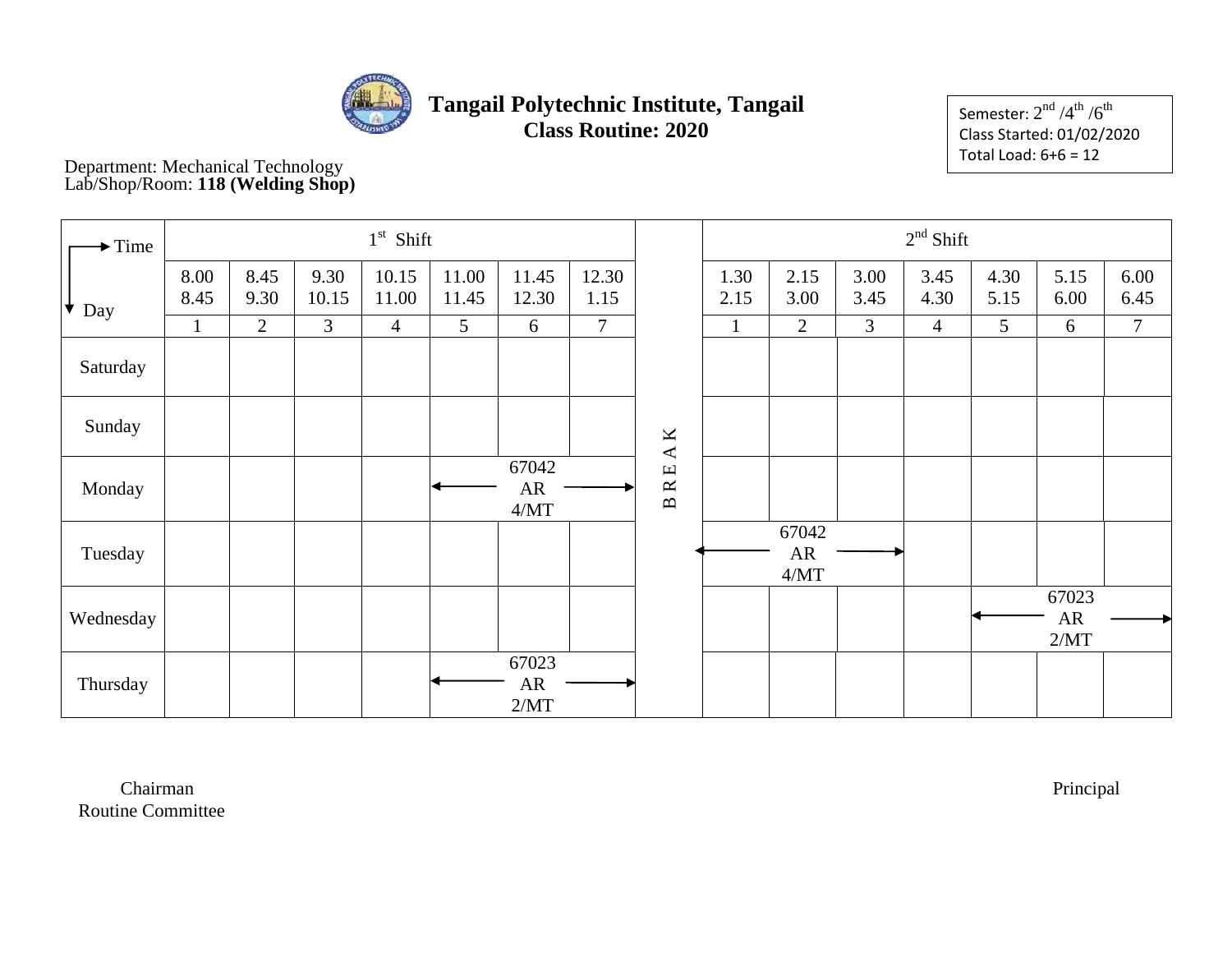

Semester:  $2^{\rm nd}$  / $4^{\rm th}$  / $6^{\rm th}$ Class Started: 01/02/2020 Load/Shift: 21+21 = 42

 Department: Mechanical Technology Lab/Shop/Room: **404 (Drafting Lab)**

| $\blacktriangleright$ Time |              |                       |               | $1st$ Shift    |                |                         |                |              |                              |              | $2nd$ Shift  |              |                            |              |
|----------------------------|--------------|-----------------------|---------------|----------------|----------------|-------------------------|----------------|--------------|------------------------------|--------------|--------------|--------------|----------------------------|--------------|
| Day                        | 8.00<br>8.45 | 8.45<br>9.30          | 9.30<br>10.15 | 10.15<br>11.00 | 11.00<br>11.45 | 11.45<br>12.30          | 12.30<br>1.15  | 1.30<br>2.15 | 2.15<br>3.00                 | 3.00<br>3.45 | 3.45<br>4.30 | 4.30<br>5.15 | 5.15<br>6.00               | 6.00<br>6.45 |
|                            |              | $\overline{2}$        | 3             | $\overline{4}$ | 5              | 6                       | $\overline{7}$ |              | $\overline{2}$               | 3            | 4            | 5            | 6                          | $\tau$       |
| Saturday                   |              |                       |               |                |                | 61011<br>2/TCT(B)<br>NZ |                |              | 68841<br>4/CONT<br><b>MK</b> |              |              |              |                            |              |
| Sunday                     |              |                       |               |                |                | 67021<br>AR<br>2/MT     |                |              | 61011<br>2/TCT(A)<br>NZ      |              |              |              | 67021<br>AR<br>2/MT        |              |
| Monday                     |              | 68841<br>4/CONT<br>MK |               |                |                |                         |                |              | 61011<br>2/TCT(B)<br>NZ      |              |              |              | 67021<br><b>AR</b><br>2/MT |              |
| Tuesday                    |              |                       |               |                |                | 61011<br>2/TCT(B)<br>NZ |                |              |                              |              |              |              | 61011<br>2/TCT(B)<br>NZ    |              |
| Wednesday                  |              | 67021<br>AR<br>2/MT   |               |                |                | 61011<br>2/TCT(A)<br>NZ |                |              |                              |              |              |              | 61011<br>2/TCT(A)<br>NZ    |              |
| Thursday                   |              |                       |               |                |                | 61011<br>2/TCT(A)<br>NZ |                |              |                              |              |              |              |                            |              |

 Chairman Principal Routine Committee